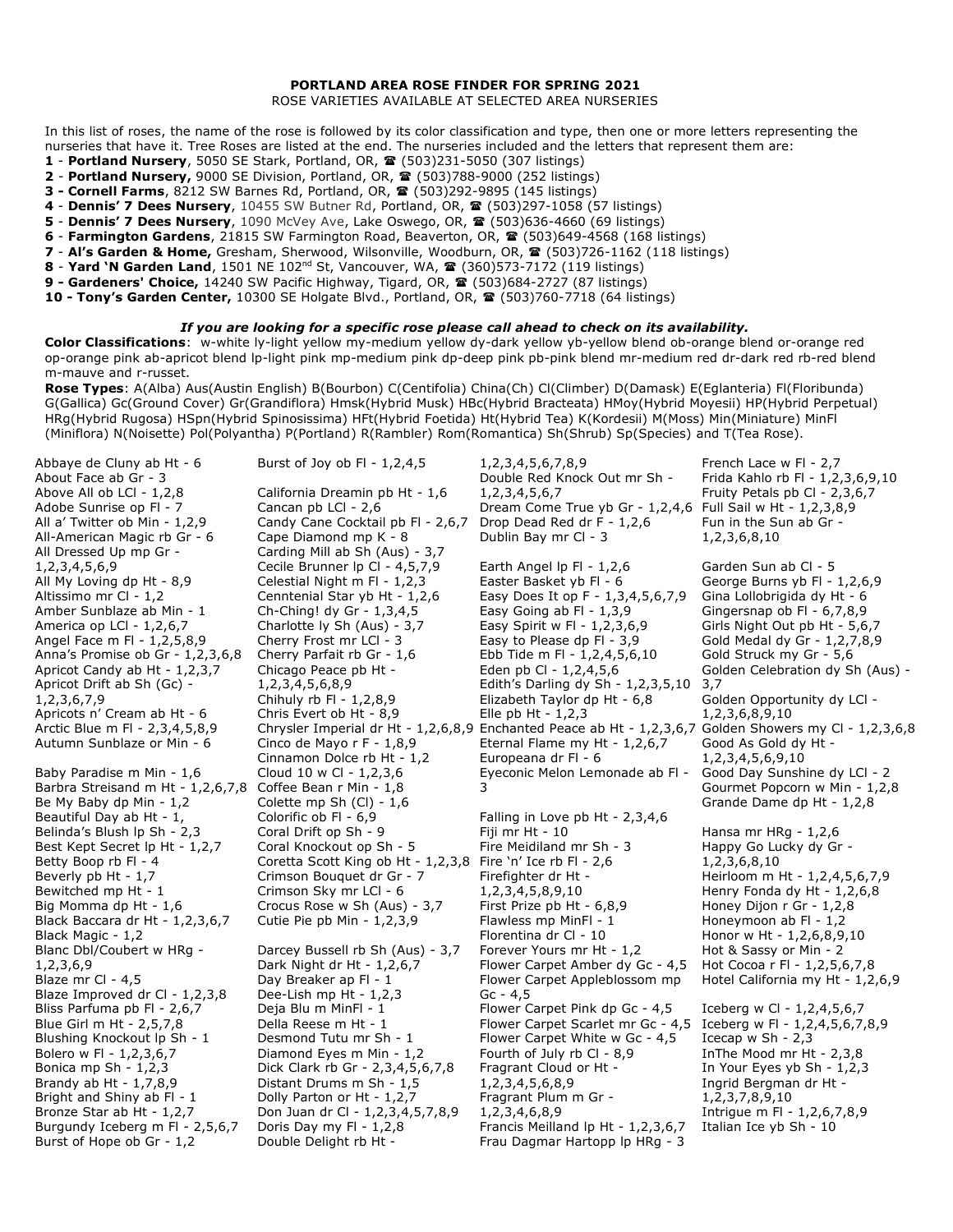John F. Kennedy w Ht - 1,2,3,4,6,7,8,9 Joseph's Coat rb Cl - 1,2,3,4,5,7,8,9,10 Judy Garland yb Fl - 1,2,4,6,9 Julia Child my Fl - 1,2,3,4,5,6,7,8,9,10 Julie Andrews pb Ht - 1 Julio Iglesias rb Fl - 6 Jump for Joy pb Fl - 3,6 Just Joey ob Ht - 1,2,3,4,5,8,9,10 Over the Moon ab Ht - Ketchup & Mustard rb Fl - 1,2,3,4,5,6,8,9,10 Kiss Me Kate lp LCl - 1,2,7 Knock Out mr Sh - 1,2,3 Koko Loko m Fl - 1,2,3,4,5,8 L.D. Braithewaite dr Sh (Aus) - 9 Lady in Red dr Cl -  $1,8,10$ Laguna dp LCl - 2,3 Lasting Love dr Ht - 1,2,6 Lavaglut (Lavaglow Lava Flow) dr  $Fl - 6$ Lavender Crush m Sh - 1,2 Le Petit Provence m Fl - 1 Legends mr Ht - 2,3,8,10 Lemon Drift my Sh - 1,2,7 Lemon Drop dy Min - 1,2 Let Freedom Ring mr Ht - 8 Life of the Party yb Fl - 1,2,3,5,6,10 Life's Little Pleasures m Min - 1,2 Linda Campbell mr HRg - 6 Liv Tyler mp Ht - 6 Livin' Easy ob Fl - 1,2,3,9 Love rb Gr - 1,2,3,6,8,9 Love & Peace yb Ht - 1,2,3 Love at First Sight rb Ht - 2,4,5,9,10 Love Song m Fl - 1,2,3,8 Love=s Promise dr Ht - 2,3 Marc Chagall pb Fl - 1 Mardi Gras yb Fl - 3,7 Marilyn Monroe ab Ht - 4 Marmalade Skies ob Fl - 6 Mary Rose mp Sh (Aus) - 9 Medallion ab Ht - 1 Mellow Yellow dy Ht - 1,2,3,8 Memorial Day mp Ht - 1,2,3,6,8,9 Pope John Paul II w Ht - Mercury Rising pb Ht - 6,7 Meredith lp Ht - 1,2 Michelangelo my Ht - 1,2,6,7 Midas Touch dy Ht - 1,2,3,6,7,8,9 1,2,3,6,8,10 Mikado rb Ht - 1 Miranda Lambert dp Ht - 1 Miss All Am. Beauty dp Ht - 6,8 Miss Congeniality w Gr - 2,3,6,10 Pumpkin Patch ob Fl - 8 Mister Lincoln dr Ht - 1,2,3,4,5,6,7,8,9,10 Moje Hammarberg m HRg - 1 Molineux dy Sh (Aus) - 3,7 Moonlight in Paris ab Fl - 1,2 Moonlight Romantica my Sh - 1,6 Moonstone w Ht - 1,2,3,6,8 Mother of Pearl lp Gr - 1,2 Neil Diamond pb Ht - 4,5,6,8,9

Neptune m Ht - 1,2,8,9,10 New Dawn lp Cl - 1,2,3,5,8 New Zealand lp Ht - 1,2,3,6,8,9 Nicole Carol Miller m Gr - 1,10 Oh Happy Day ab Gr - 6 Oh My! dr Fl – 2,4,5,6 Oklahoma dr Ht - 2,6,8,9 O L Weeks dr Ht - 2 Olympiad mr Ht - 1,2,3,5,7,8,9 Opening Night dr Ht - 1,2,6,8,9 Oranges 'n' Lemons ob Sh - 10 Oregold dy Ht - 1,3,7,8,9 Outta the Blue m Sh - 3 1,2,3,6,8,10 Painted Porcelain pb Ht - 1,3,10 Papa Meilland dr Ht - 1,2,3,6,7,10 Parade Day pb Gr - 3,8,9,10 Paris d=Yves St. Laurent dp Ht -

1,2 Passionate Kisses mp Fl - 6 Peace yb Ht - 1,2,3,4,5,6,7,8,9 Peach Drift ab Sh (Gc) - 1 Peach Swirl ab Ht - 1 Peachy Knockout ab Sh – 1,3 Pearlescent w Sh - 1,2,3 Pearly Gates Ip CI - 4,5 Perfect Moment rb Ht - 1,2 Perfume Breeze lp LCl - 1 Perfume Delight mp Ht - 2,3,4,5,7 Ruby Meidiland mr Sh - 3 Perfume Factory m Ht - 1,2,3,6,8,10 Peter Mayle dp Ht - 1,6,7 Petite Knock Out mr Sh - 1,3,5,6,7 Phyllis Bide yb ClPol - 9 Pillow Fight s Sh - 8 Pink Double Knock Out mp Sh - 1,2,5,6,7 Pink Drift dp S (Gc) - 7 Pink Flamingo dp Gr - 3 Pink Grace n' Grit dp Sh - 9 Pink Knock Out mp Sh - 2 Pink Peace mp Ht - 8 Pink Snowflakes pb Sh - 2,3,10 Pinkerbelle pb Ht - 1,3,6,10 Playboy rb  $F1 - 1,2,8$ Playful Happy Trails rb Sh - 1,2,3 Plum Perfect m Fl - 1,7,10 Polka ob Cl -  $1,2,7$ Polynesian Punch pb Fl - 4,5,7 Popcorn Drift ly Sh (GC) - 1,3,6 1,2,3,5,6,8,9,10 Pretty in Pink Eden mp Cl - 1,2,3 Pretty Lady Rose dp Ht - Pretty Polly White w Pol - 1,3 Princess Charlene de Monaco lp Ht Sterling Silver m Ht - 1,2,3,4 - 1,2,6,7 Purezza w LCl - 7 Purple Pavement m HRg - 1,2,3,6,8,9 Purple Splash m Cl - 6 Purple Tiger m Fl - 2,3,6 Queen Elizabeth mp Gr - 1,2,6,8,9,10 Queen Mary 2 w Ht - 1,2,3,6,7 Queen of Elegance pb Fl - 1,2,10 Quick Silver m LCl - 6,7

Radiant Perfume my Gr - 6,8,9

Rainbow Happy Trails yb Sh - 1,2 Sweet Spirit rb Ht - 1,3,6,7 Rainbow Knock Out pb Sh - 1,2 Rainbow Sorbet yb Fl - 6 Rainbow Sunblaze yb Min - 6 Rainbow's End yb Min - 1,2 Raspberry Cream Twirl pb LCl - 6 Raspberry Rugostar dp HRg - 3 Red Drift mr Sh (Gc) - 1,3,6,7 Red Eden dr Cl - 1,2,6 Red Ribbons dr Sh - 3,8 Red Sunblaze mr Min - 1 Rio Samba yb Ht - 1,2,8,9 Rock & Roll rb Gr - 6,8 *Rosa banksiae alba plena* w Sp - 1 3,7 *Rosa chinensis mutabilis* yb Ch - 1 The McCartney Rose mp Ht - 6 *Rosa gymnocarpa* lp Sp - 1,2 *Rosa nutkana* mp Sp - 1,2 *Rosa omeiensis pteracantha* w Sp - 1 *Rosa pisocarpa* mp Sp - 1,2 *Rosa rugosa* dp Sp - 1,2,5 *Rosa rugosa alba* w Sp - 1,3,5,8 *Rosa woodsii* mp Sp - 1,2 Rosie The Riveter ob Fl - 1,2,6,8,10 Rouge Royale rb Ht - 1,2,6,7 Royal Gold my Cl - 1 Ruby Ruby mr Min - 1,2 Saint Patrick yb Ht - 1,2,6,8 Sally Holmes w Sh (Cl) - 1,2,3,4,5,6,8 Savannah op Ht - 1,10 Scentimental rb Fl - 1,2,6,7,8 Scentuous lp Sh - 1,2 Sea Foam w Sh (Gc) - 1 Secret pb Ht - 3,6,7,8,9,10 Secret=s Out w Ht - 1,6,7 Sedona or Ht - 8 Sexy Rexy mp Fl - 1,2,9,10 Sheila's Perfume yb Fl - 1,2 Shirley's Bouquet w Ht - 1,2 Shockwave my Fl - 9 Silver Lining m Fl - 1,2,6,10 Sitting Pretty mp Gr - 1 Sky's The Limit my Cl - 2,3 Smiley Face my LCl - 6,7 Smoke Rings ob Min - 1,2 Smokin' Hot ob Ht - 1,3,5,6 Soul Sister ab Fl - 1 South Africa dy Gr - 1,7,10 Sparkle & Shine my Fl - 4,5 St. Tropez ab Ht - 1 Stainless Steel m Ht - 2,6,8,9 State of Grace yb Gr - 1,2,6,8,10 Stiletto dp Ht - 1,3 Strike It Rich yb Gr - 1,2,3,6,8 Sugar Moon w Ht - 1,2,3,4,5,6,8,9 Summer Romance mp Fl - 1,2 Sundowner ab Gr - 1 Sunny Knockout ly Sh - 1,2 Sunset Celebration ab Ht - 1,2,8 Sunset Happy Trails op Sh - 1,2 Sunset Horizon yb Fl - 3,6,7 Sunshine Daydream my Gr - 3,7 Sunshine Happy Trails ly Sh - 1,2 All a'Twitter ob Min - 1,2 Sunsprite dy Fl - 1,2,3,5,6,7,9 Sweet Drift lp Sh - 1 Sweet Mademoiselle mp Ht - 1,10

Tahitian Sunset ab Ht - 1,7 Take it Easy rb Sh - 3,9 Tangerine Skies ob LCl - 1,2,10 Teasing Georgia yb Sh (Aus) - 3,7 Tequila ab Fl - 7 Tequila Gold dy Fl - 7 Tequila Supreme ob Fl - 3,7 Tess of the d'Urbervilles dr Sh (Aus) - 3,7 The Fairy Ip Pol -  $1,2,5,7,8$ The Lady Gardener ab Sh (Aus) - The Poet's Wife my Sh (Aus) - 3,7 Therese Bugnet mp HRg - 1,2,6 Thrive! Mr Sh - 7 Tiddly Winks yb Min - 1,9 Tiffany pb Ht -  $1,4,5,8$ Top Gun mr Sh - 1 Topaz Jewel my HRg - 3,6 Touch of Class op Ht - 1,2,6,8 Tranquility w Sh (Aus) - 3,7 Tropical Lightning ob LCl - 4,5,9,10 Tropicana or Ht - 1,2,3,4,5,7,8,9 Trumpeter or Fl - 8,9 Twilight Zone m Gr - 1,2,3,6,8,9,10 Valencia ab Ht - 1 Vavoom ob Fl - 1,6,9,10 Veranda Brilliant or Fl - 3 Veranda Cream mp Fl - 1,7 Veranda Lavender m Fl - 7 Veranda Mango ob Fl - 7 Veranda Roxanne mr Fl - 6,7 Veranda Sunbeam my Fl - 1,6,7 Veranda White w Fl - 3,7 Veteran's Honor dr Ht - 1,2,6,8,9 Violet's Pride m Fl - 1,2,3,4,6,8,9,10 Voodoo ob Ht - 1,2,7 We Salute You op Ht - 2,6,8 Wedding Bells dp Ht - 3 Westerland ab Fl (LCl) - 1,2,3,8 White Dawn w Cl - 1,2 White Drift w Sh - 1,2,3,4,5,6,7 White Eden w Cl - 1,2,6,7 White Knockout w Sh - 1,2,3 White Licorice ly Fl - 1,2,4,6,8 White Lies w Fl - 1 White Meidiland w Sh - 1,3 Wild Blue Yonder m Gr - 7 Winter Sun ly Ht - 10 Wollerton Old Hall ly Sh (Aus) - 3,7 World War II Mem m Ht - 1,6,7 Yellow Sunblaze my Min - 1,6 Yves Piaget mp Ht - 3,6,7 Zephirine Drouhin mp B (Cl) - 1,2,7,8,9,10

ROSE TREES AVAILABLE Artic Blue m Fl - 2 Barbra Streisand m Ht - 7 Bewitched mp Ht - 1,2,8 Bolero w Fl - 7